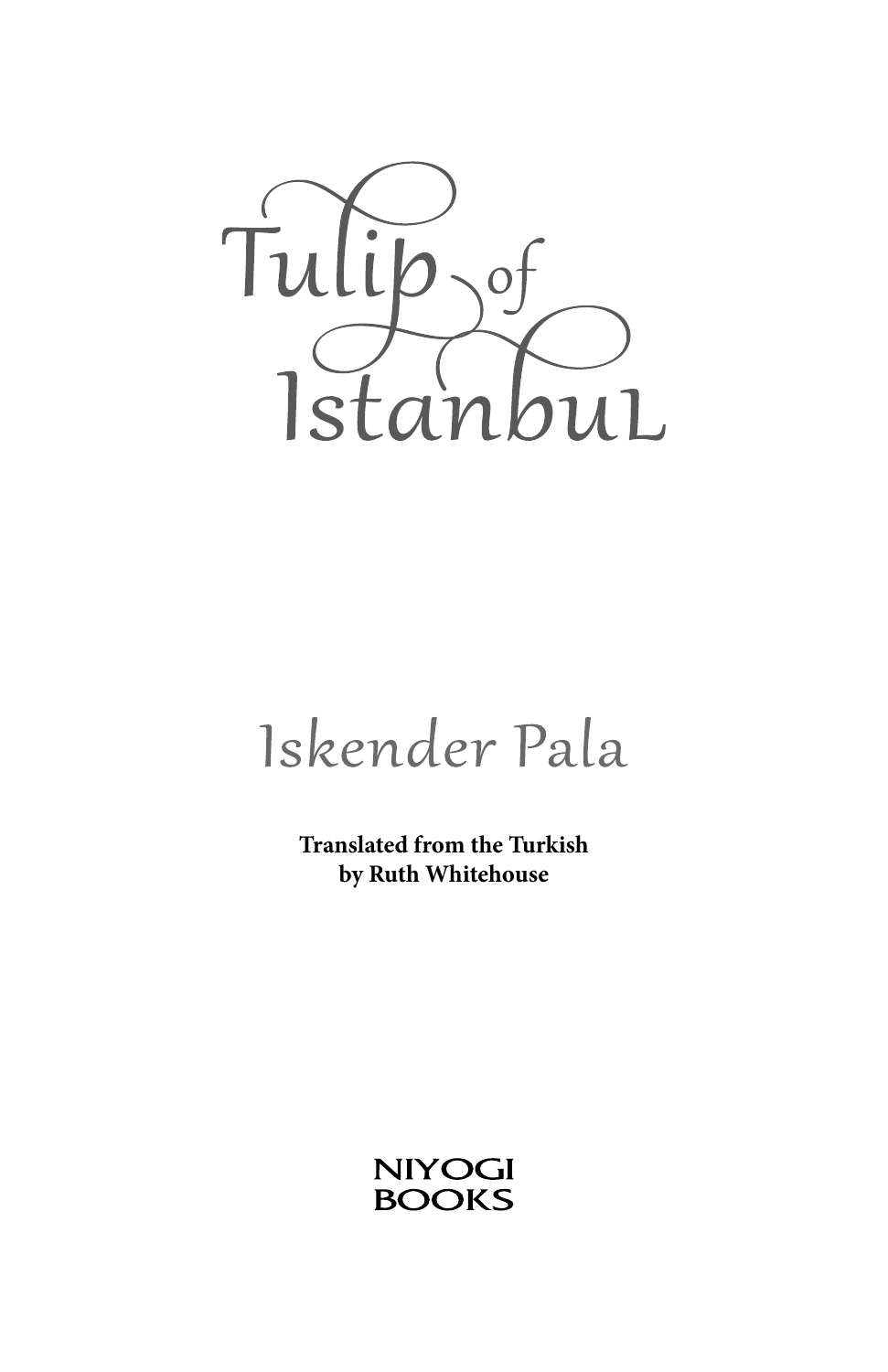Tulip of Istanbul Original Title: *Katre-i Matem* Text © 2009, Iskender Pala / Kalem Agency

First English edition published by Kapi Publications, 2014 Ticaethane Sokak No: 15 Cağaloğlu/Istanbul Tel +90 (212) 513 34 21-21 Fax: +90 (212) 512 33 76 Email: bilgi@kapiyayinlari.com www.kapiyayinlari.com

First South Asian edition, published by Niyogi Books, 2021

#### **NIYOGI BOOKS**

Block D, Building No. 77, Okhla Industrial Area, Phase-I, New Delhi-110 020, INDIA Tel: 91-11-26816301, 26818960 Email: niyogibooks@gmail.com Website: www.niyogibooksindia.com

Translator: Ruth Whitehouse Editor: Nirmal Kanti Bhattacharjee Design: Shashi Bhushan Prasad Cover design: Misha Oberoi

ISBN: 978-93-91125-23-3 Publication: 2021

This is a work of fiction. The names, characters and incidents portrayed in it are the work of the author's imagination. Any resemblance to actual persons, living or dead, events or localities, is entirely coincidental.

All rights are reserved. No part of this publication may be reproduced or transmitted in any form or by any means, electronic or mechanical, including photocopying, recording or by any information storage and retrieval system without prior written permission and consent of the Publisher.

Printed at: Niyogi Offset Pvt. Ltd., New Delhi, India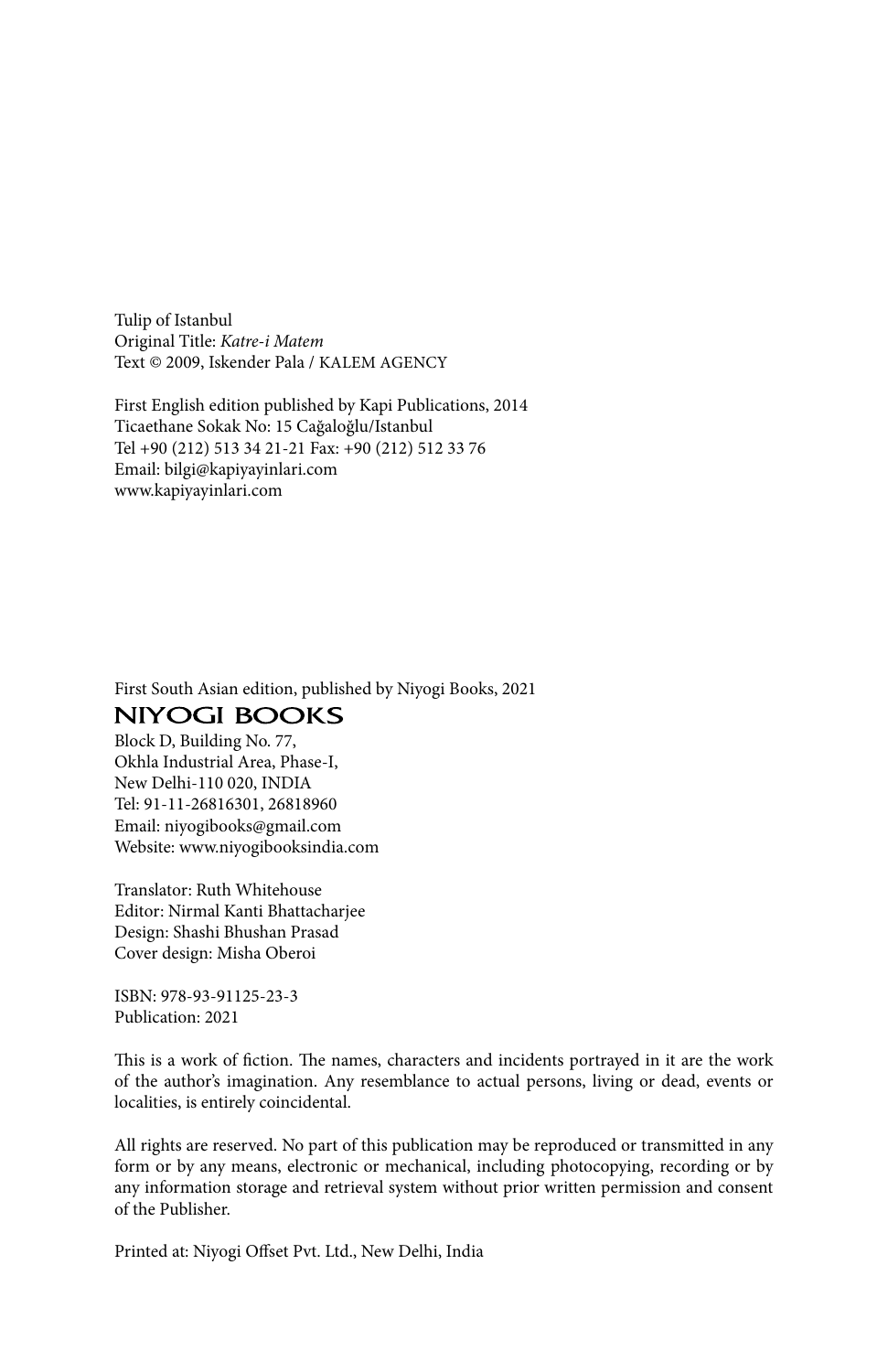### **PREFACE**

 $M^{\text{th}}$ ithin a few moments of seeing the sign about an "Auction" of Stamp Collections and Old Books" outside Istanbul's Marmara Hotel, I was following the arrow into the hotel conference room. It was unusual for me to act so decisively, especially since I had neither seen the catalogue nor made a reservation to attend the auction. The simple reason was that I was extremely cold and thought a glass of hot tea might warm me up. There was also the possibility that I would see some familiar faces and be able to do a bit of networking.

For years, I had been holding public seminars under the heading "Divan Poetry Hour" at six o'clock every Wednesday evening. That particular day, the discussion had strayed somewhat from poetry and I found myself having to discuss the idea that those who dismiss the importance of anything, in reality consider everything to be important. I had been wandering around Beyoğlu on my own, pondering the questions that had arisen during the seminar, with a blizzard raging around me and a biting wind whistling past my ears and stinging my eyes. The auction room was bustling with people, many of them well-known collectors. After a few friendly greetings, I went to look at the books on sale. About half of them were handwritten works, so I asked for a catalogue to see if any might be useful for my work. The auction started and I prayed that none of the important volumes would be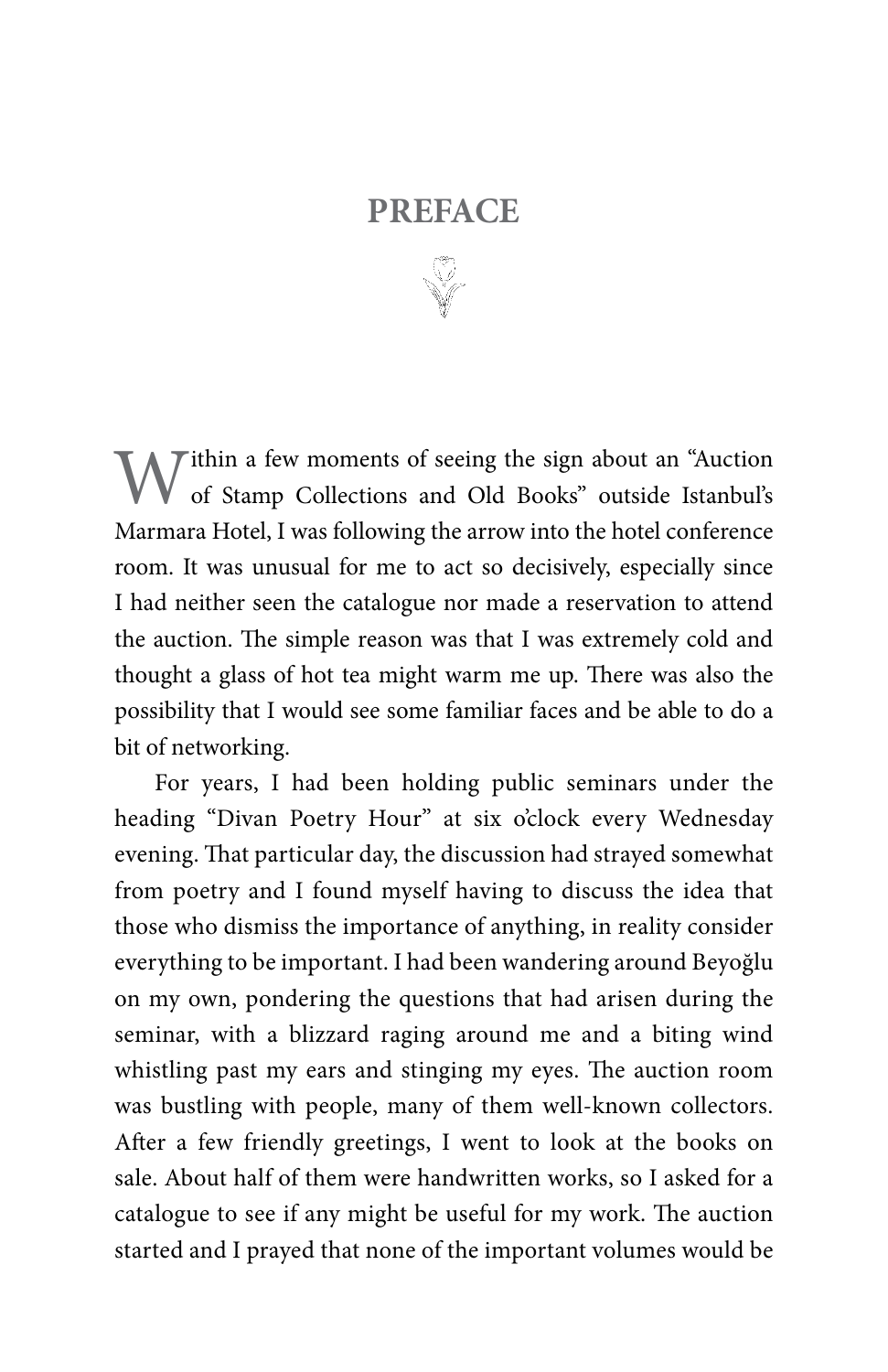sold. The very idea of a hand-written book being sold to a bidder who could not read Ottoman Turkish distressed me. No sooner had I started looking at the catalogue than I heard the auctioneer call out, "In batch twenty-eight, we present a wonderful collection of poetry!" Of course, at such auctions the word 'wonderful' tends to lose all value; nevertheless I headed towards the man at the lectern, senses fully alert, my ears intent on what he was about to say and my eyes fixed on the hand-written volume he was holding. The auctioneer launched into promoting the book, which he was obviously determined to sell.

"This book contains excerpts from Genceli Nizami's *Hüsrev and Şirin*, Fuzuli of Baghdad's *Leyla and Majnun*, and Yazıcıoğlu Mehmed's famous *Muhammediye*. In addition, it has the whole of Hamdullah Hamdi's *Treatise on Physiognomy*, the best poems from the *Divan of Yunus the Mystic* and famous quotes from the ballads of Karacaoğlan and Gevheri".

That was enough to whet my appetite. The book he was holding not only contained *mesnevi* and *divan* selections written for the pleasure of aristocrats, but also an Anatolian doctrine entitled *Muhammediye*, some fine examples of Yunus's mystical poetry and also rural folk poetry. It was an extraordinary anthology and I was curious to find out more about the person who had compiled it. According to the auctioneer, the book also contained excerpts from *Revelations of the Bards*, *The Manual of Islamic Faith, Worship and Ethics*, and various letters and stories from Veysi's *Collected Papers*. My interest was now uncontrollable. Fortunately, the other bidders were mainly interested in the appearance and condition of covers and any miniatures that the books contained rather than their literary content. This particular book contained no miniatures and its cover, though both marbled and gilded, was torn and creased. Even I had to admit that the book did not look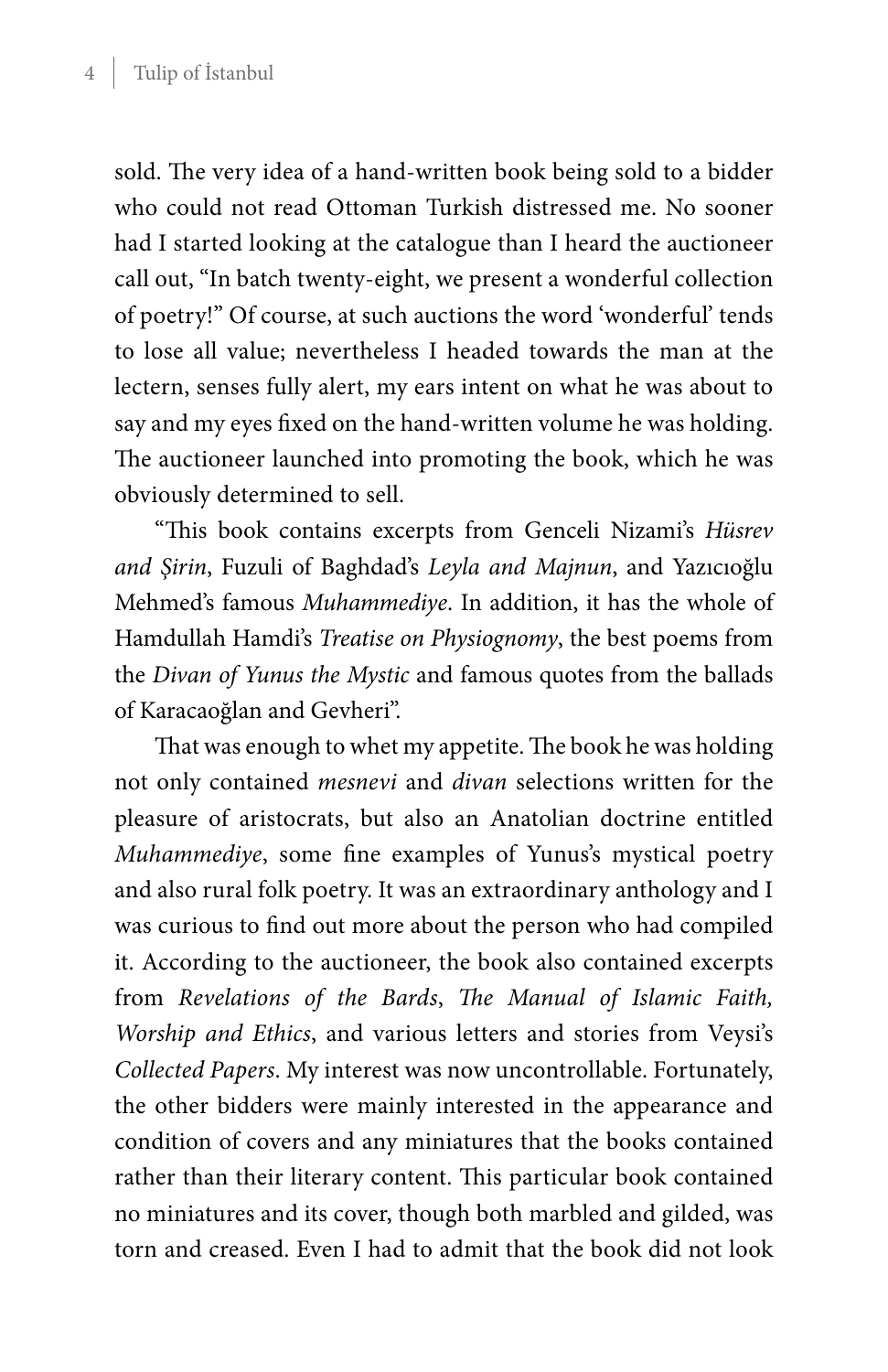to be worth much, which was perhaps why, after my third bid, I became its proud owner.

\*\*\*

It was dark and still snowing but the wind had eased when I left the hotel an hour later. Having surrendered to a personal passion, I could not wait to get home and, once on the ferry to Scutari, I started leafing excitedly through the pages. I remember clearly how romantic and beautiful the Bosphorus looked that night with the snow falling simultaneously over Europe and Asia. To me, the cultural treasure in my hands was equally beautiful. I opened the book at random on a page with a humorous and somewhat lewd tale by Mehmet Gazali and was unable to contain my laughter. I noticed some heads turn to look at me. The people around me looked exhausted, with no thought but to reach home as soon as possible.

When I reached home, I ignored the howling wind and the snow beating on the window and impatiently searched each chapter heading for a clue as to who had compiled such a rich corpus of works. Each of the fifteen- to twenty-page *Mesneve* excerpts and the Yunus poems had been beautifully calligraphed by the same scribe, but with many errors. The prose sections seemed to have been written by the book's original owner. What sort of person would he or she have been? There were also footnotes, barely legible, in the corners of some pages in the same handwriting.

The last and longest section of my book consisted of the story I am about to relate to you. The title immediately caught my interest. It was *One Murder, Sixty-six Questions* and was written in red ink with intricately decorated titles. I poured myself some tea and started reading. Within minutes, I was transported into another world.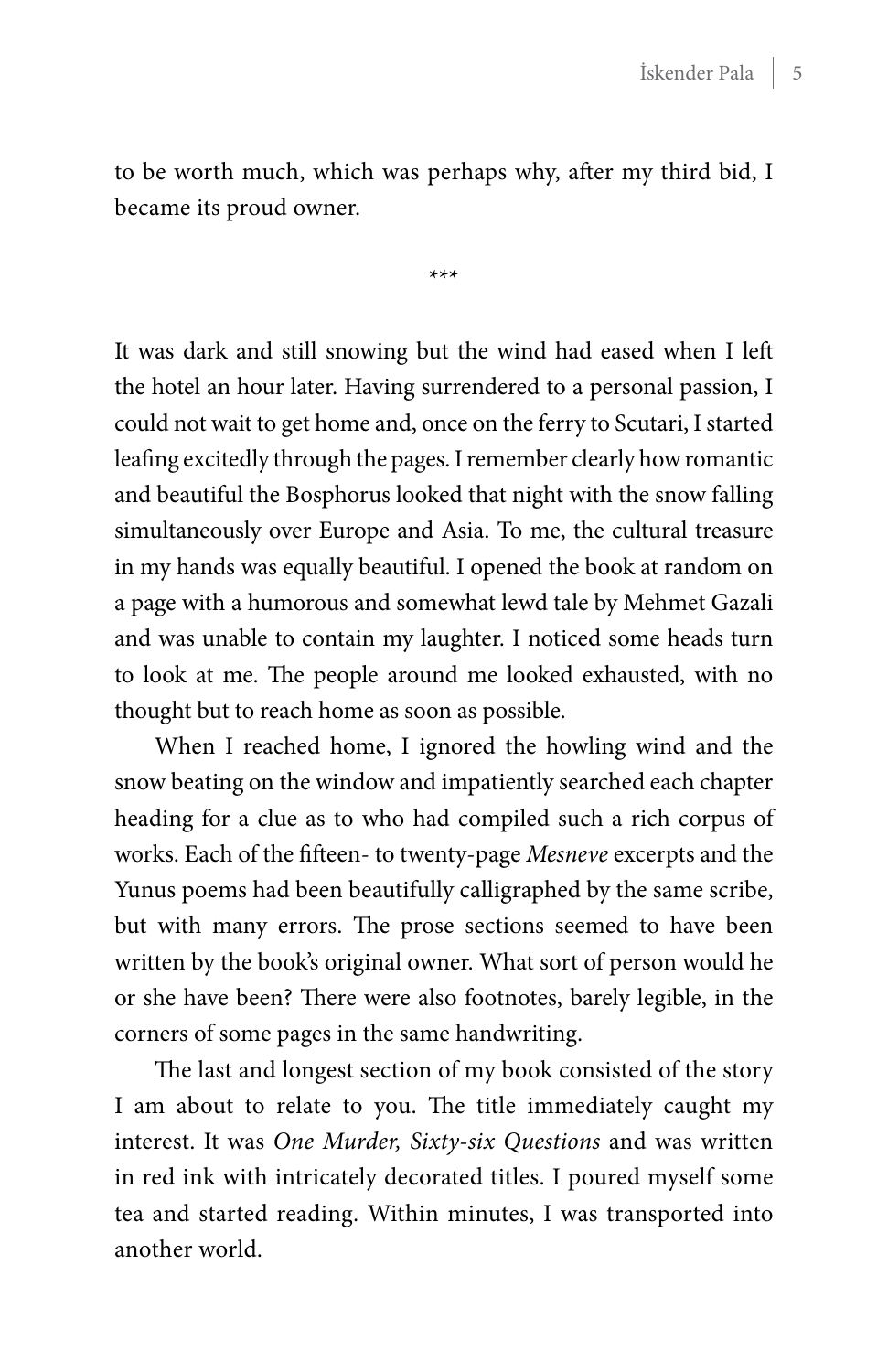In what seemed no time at all, I found that it was morning and I was shivering with cold. I was only halfway through, yet my mind was completely caught up with intrigues, murders and tulip colours. I had, of course, already decided to publish the story.

Despite extensive research, I was unable to find another copy of the story in any library. All my efforts to discover who had written it reached a dead end. Although there is a personal note in the prologue, it does not reveal the author's identity. By the time I had read to the end, I could understand why. In fact, unlike most Ottoman works, this book contained not a single reference to the author, calligraphist, binder, painter, dedicatee or publisher. Maybe, one day the annals of history will reveal to us who they were. Undoubtedly, researchers will come across the name of the author and perhaps even find another copy of the tale I am about to relate to you and say that a part of Ottoman history needs to be re-written. However, until that time, it is I who will be telling you this story and you will regard me as its author.

I have lived a happy and fortunate life, filled with love and affection, poetry, roses and hyacinths, so it was not a little disturbing for me when transcribing this book from Arabic into Latin script suddenly to encounter sickening crimes by merciless gangs, tyrannical plunderers and revolutionary mobs. I have to confess that the lines which gave me most pleasure during this work were in the postscripts about love that appeared at the end of some chapters. These postscripts add to the main story by providing a flavour of the deep passions that prevailed in those days.

Needless to say, I have updated the language of the Tulip Period in which this tale was originally written.

And now, it is time to leave you alone to read the story.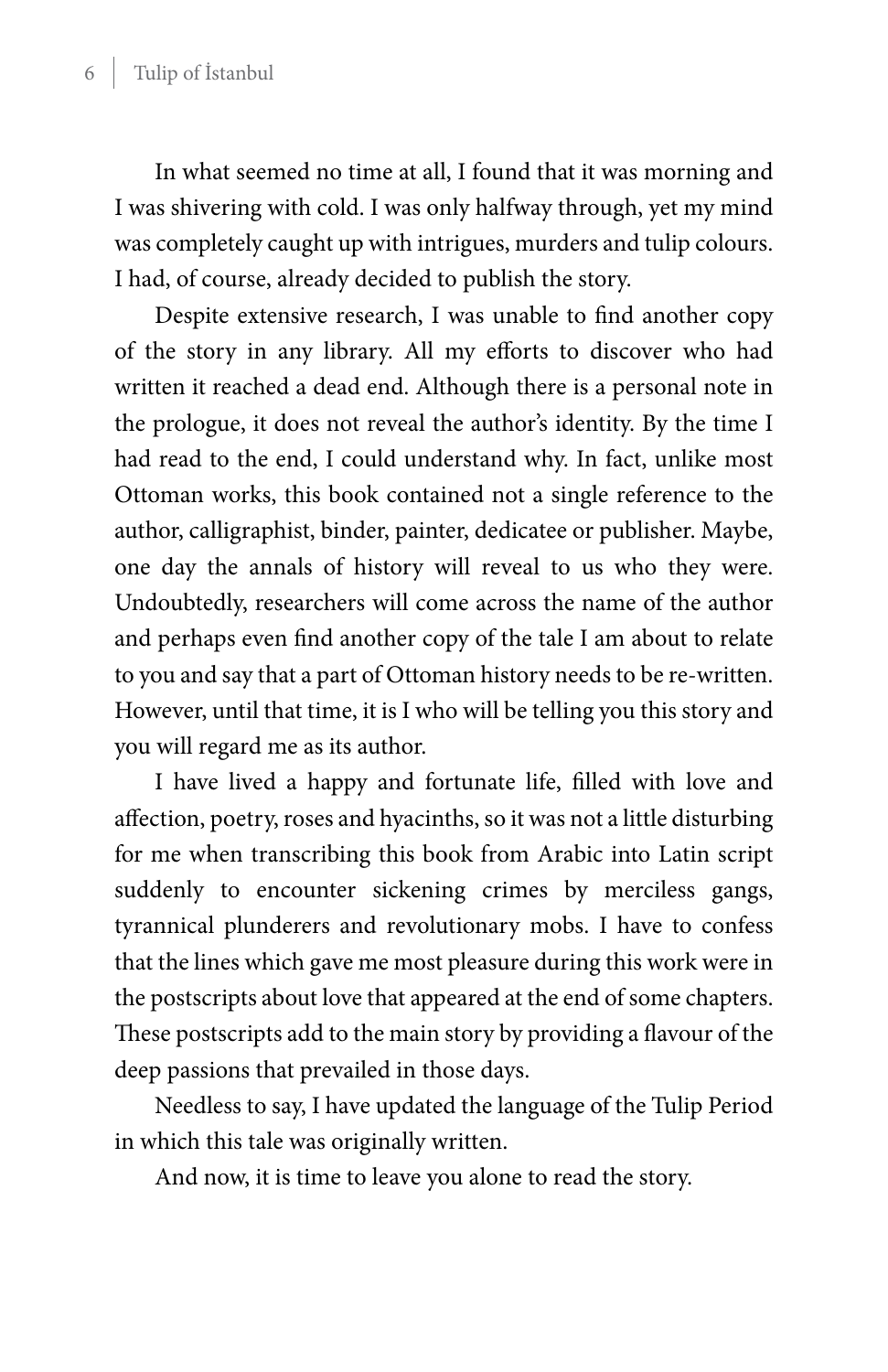### **PROLOGUE**

As I dip my pen into the inkwell – two weeks after the October revolution which was marked by Sultan Ahmet III being deposed and his son-in-law Grand Vizier İbrahim Pasha of Nevşehir being slain – I am undecided as to whether or not I should write about the events to which I have been witness. I feel an obligation to write about certain matters, but the idea of possibly committing the treason of disclosing state secrets weighs heavily on my conscience. I might also be accused of interfering with perceived views on the tulip, that sacred flower of the East, and cause offence to the horticultural community. However, it would be an injustice to history and to the city of Istanbul if nobody were ever to tell the story of Prince Ahmet and the dastardly deeds of the insurrectionists, or describe the supreme elegance of this heavenly city and the tulips of Sadabat. I therefore find myself compelled to undertake this challenging task.

I shall attempt to contain everything that happened within sixty-six chapters. As I am sure you know, the word *lale,* meaning tulip, represents the number sixty-six in the ancient *abjad* writing system. I have no doubt that I will be risking not only my reputation but also my personal safety by revealing the tragic events that took place in Istanbul, our beautiful city, which rests so gracefully on two continents in the embrace of two seas. However, the truth must not remain concealed. It is one of God's mysteries that everything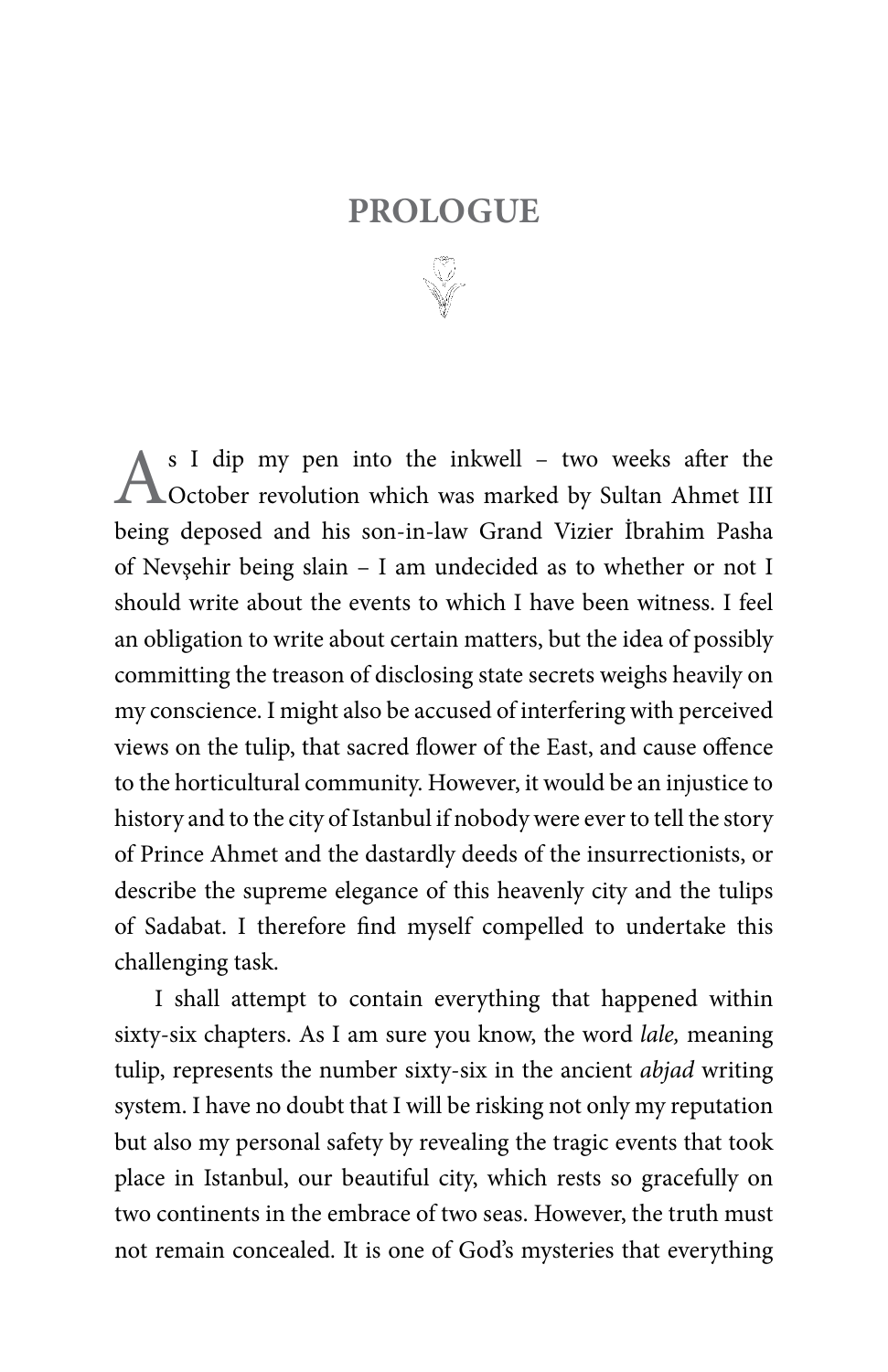is revealed in time, as a poet once said. What is the point of writing the truth if it is never read?

But I might yet tear this up and throw it away!

\*\*\*

Who am I? That is of no consequence.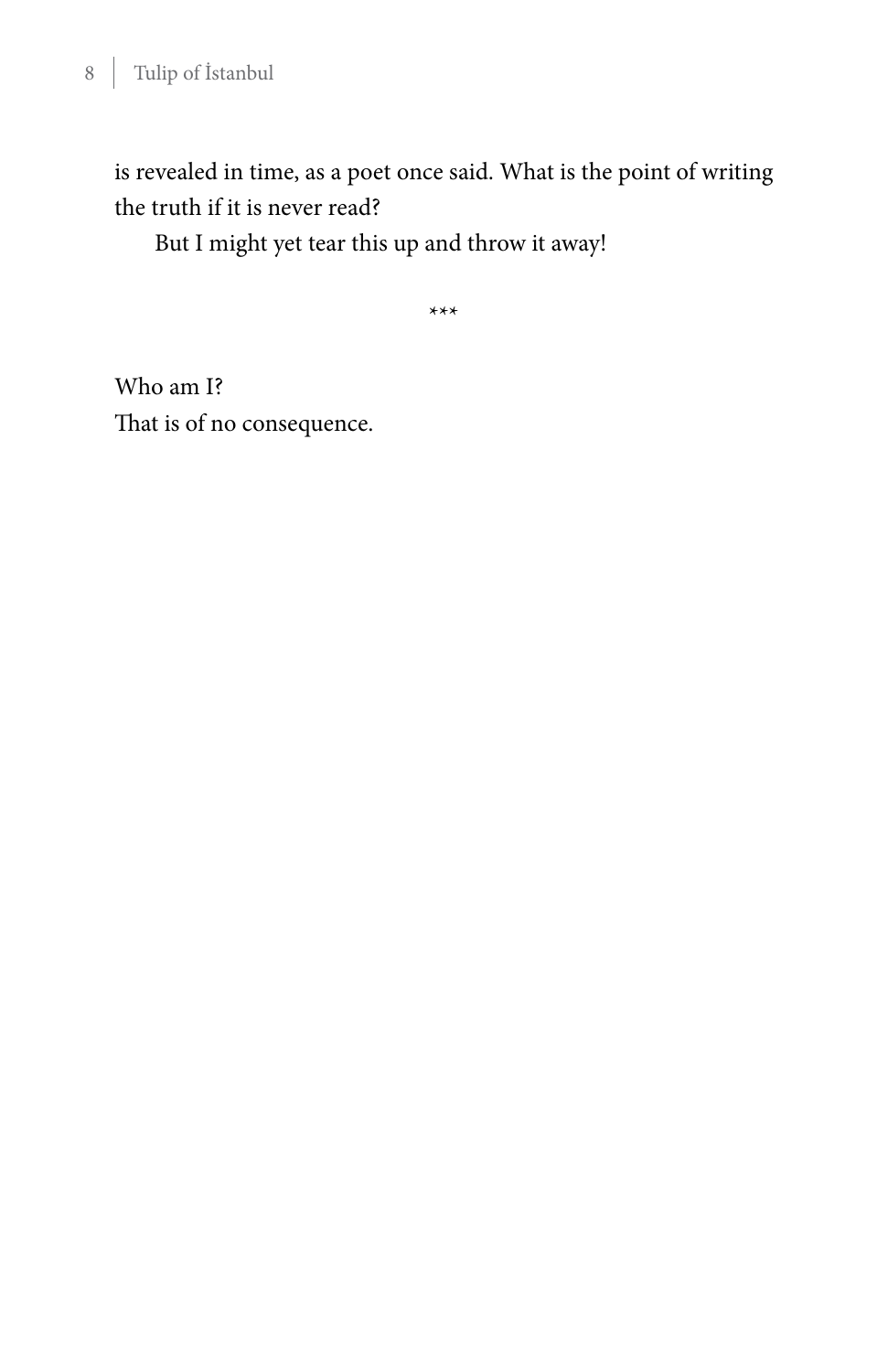# **PART I**

## **EXPOSITION: ONE MURDER AND SIXTY-SIX QUESTIONS**

(October 1729) This story has two heroes, as is the convention.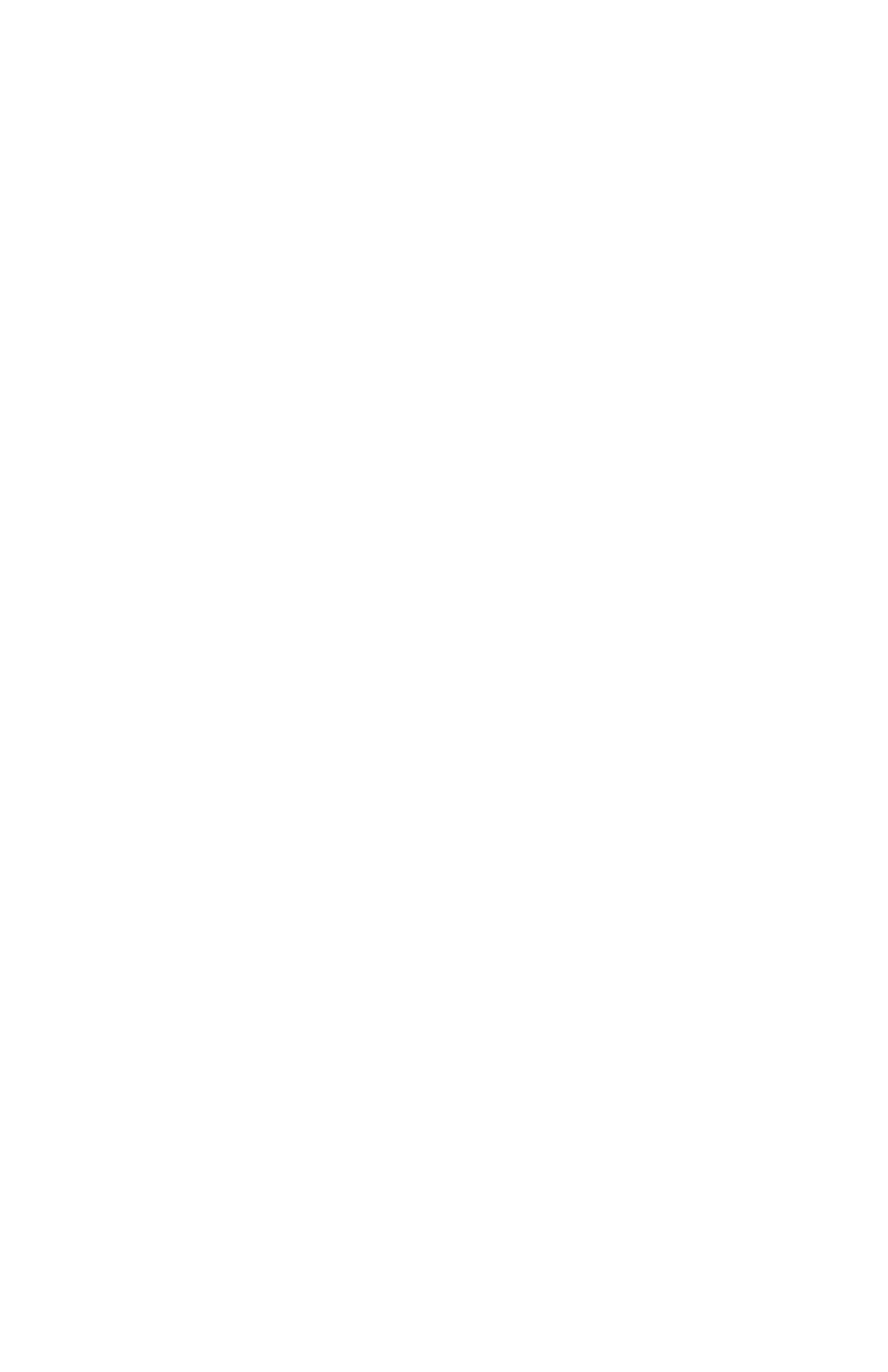### **QUESTION 1 Is There No Limit to Self Sacrifice?**



Children of Layhar! This is your home. Yours, not mine. You are all brothers. Those with two parents have been known to cut each other's throats, but the children of Layhar, who know neither father nor mother, see themselves as one and the same. The pain of a needle piercing the flesh of one is felt by his brother as if it were his own. Those who don this robe regard each other as equal in life until death. It is union within a duality. He is your right hand, you are his left. Two sides of one. One body, two heads. You watch out and care for each other all your life. Here, there is no 'mine' and no 'yours'. If there is little, it is made to go far; if there is plenty, it nourishes you all. There is one pot that feeds all, by the grace of God!"

This was the twinning ceremony for two new arrivals at the Gedikpaşa Hamam stokehouse. Two youths, one a fourteenyear-old and the other about ten years older, were standing in the flickering light of a three-armed candelabrum, waiting to be twinned as brothers. Chef, who looked after everything at the stokehouse, brought in the Layhar robe with its two collars and two sleeves. The Foreman then gently stripped the two recruits naked and dressed them in the robe, using the right sleeve for one and the left sleeve for the other so that they appeared as a single figure with two heads and two hands. The clothes they had been wearing on arrival were immediately sent off to be sold at the flea market and any proceeds handed to the Foreman. Stokehouse Baba then turned towards the furnace and recited a prayer, to which the youths, who only knew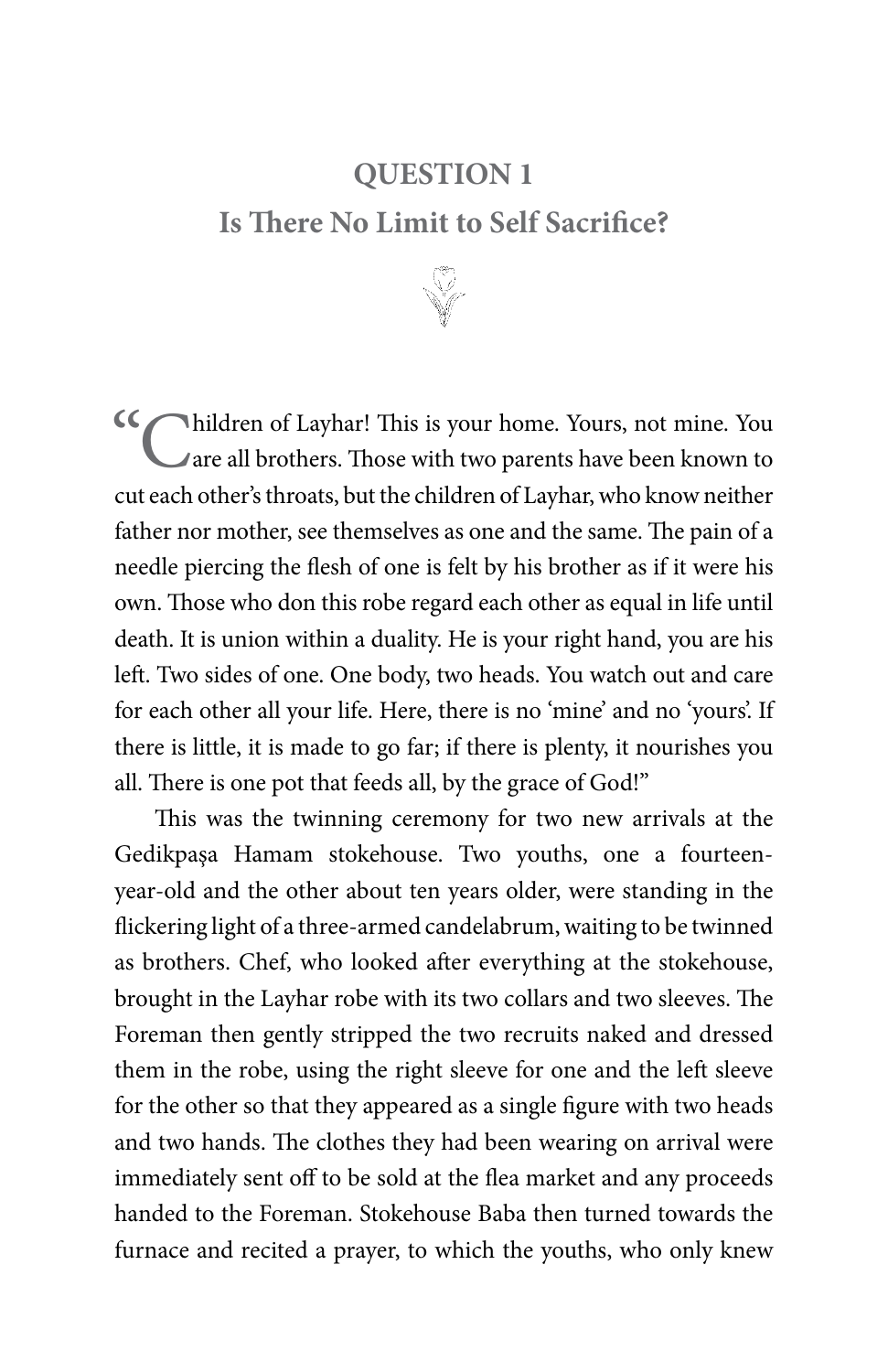the Fatiha, the first verse of the Koran, responded, "Amen". This was followed by a feast consisting of pilaf and halva which had been made with ingredients collected from the market by the two brothers now wearing the robe. For three days, dressed only in dirty, ragged undergarments, they had been sent out by Stokehouse Baba to beg with sacks on their backs.

"Feel no shame. Don't be put off if you are thrown out of shops," Stokehouse Baba had said, "Try to avoid getting beaten up but don't be afraid to answer back. If they don't give you what you ask, then ask again. If they still give you nothing, keep asking. Wherever you are, whatever time of day and whatever is happening, just keep asking. Whinge, plead, hang around those shops like flies and don't give up. If anyone gives you grief, play dirty. Go and pester the customers. If they look disgusted, pester them more."

The banquet that day was lavish and the other stokers were rejoicing in the belief that these new 'gentlemen' would be beneficial to the stokehouse, or at any rate lighten their workload and therefore give them more time for pleasure. The new brothers had now been stripped of the Layhar robe and were serving the others seminaked. Whenever anyone yelled out, "I'm parched, brother!" they would pour him wine from an ice-cold pitcher and serve him with pilaf and halva. "To Sultan Layhar!" they all cried, and drank the 'rooster's blood' as confirmation of their covenant.

"Nobody ever refuses to obey an order here," warned Stokehouse Baba. "Even were we to carve your flesh for *meze* to accompany our wine or for preparing kebabs, you would submit and say nothing. Agreed?"

"Yes, Baba, of course, Baba!"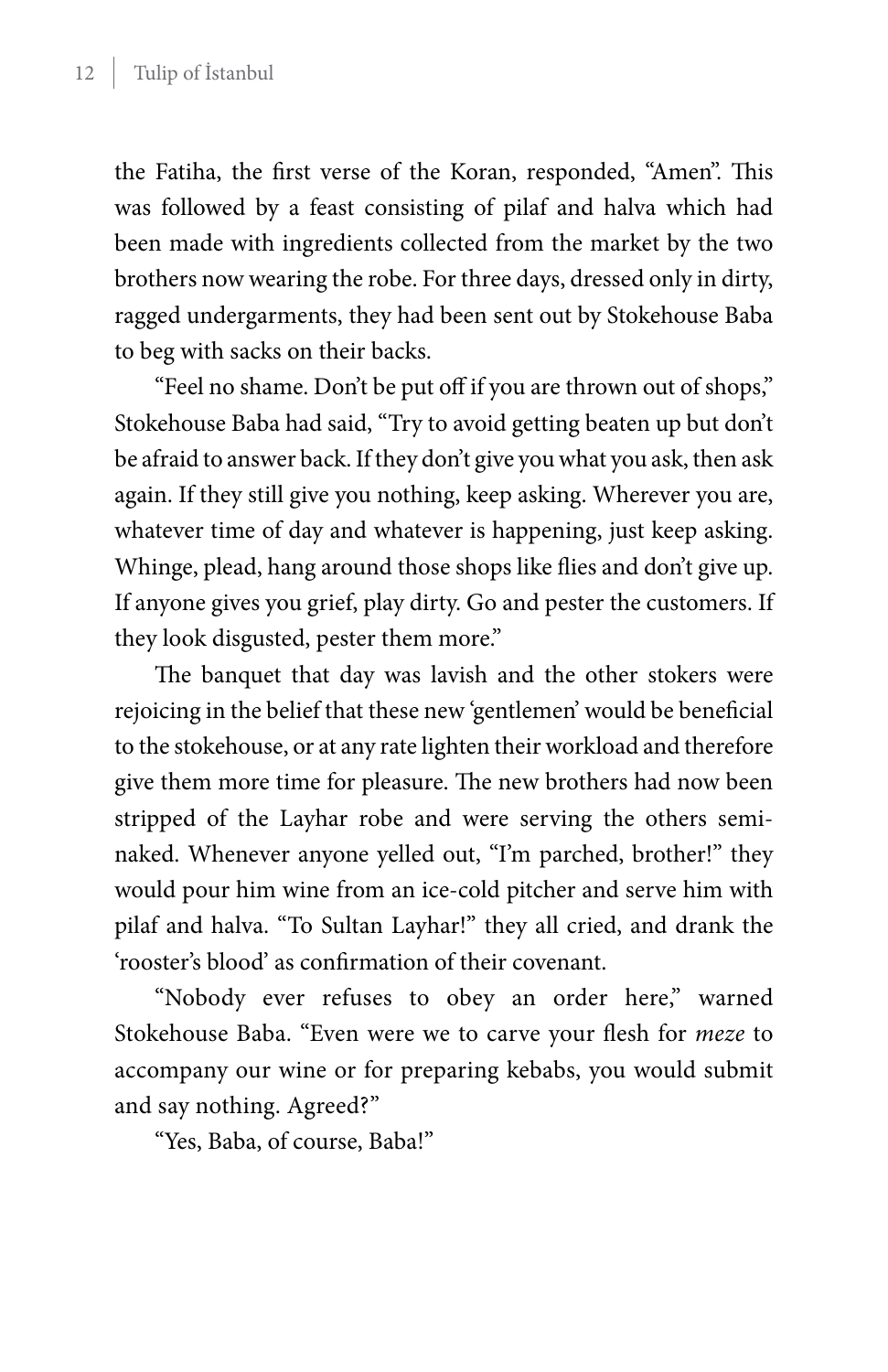### **QUESTION 2**

### **How Do You Feel When You Lose What You Have Just Found?**



The scent of philadelphus and sweet basil permeated the mild  $\perp$  evening breeze as the couple embraced in their marital bliss. The young man trembled as his beloved's ringlets touched his cheek for the first time.

"Do you see that light?" he asked.

"You mean the light that never goes out?"

"Yes, I do! Just as you remain alight in my heart."

"Will I be a light in your heart for ever?" she asked, her eyes welling up with tears.

\*\*\*

The maiden trembled as her beloved's hand touched hers for the first time.

"Do you like tulips?" she asked.

"You mean tulips that are the colour of your cheeks?"

"No, I mean tulips that are the colour of my love: purple tulips!"

With delicate fingers, she placed a tulip bulb into the hands of the young man. It was a twin bulb, like two bodies embracing.

A tear rolled down her cheek.

At that moment, she was totally unaware of being drawn away by the full moon and tides. How could she have known?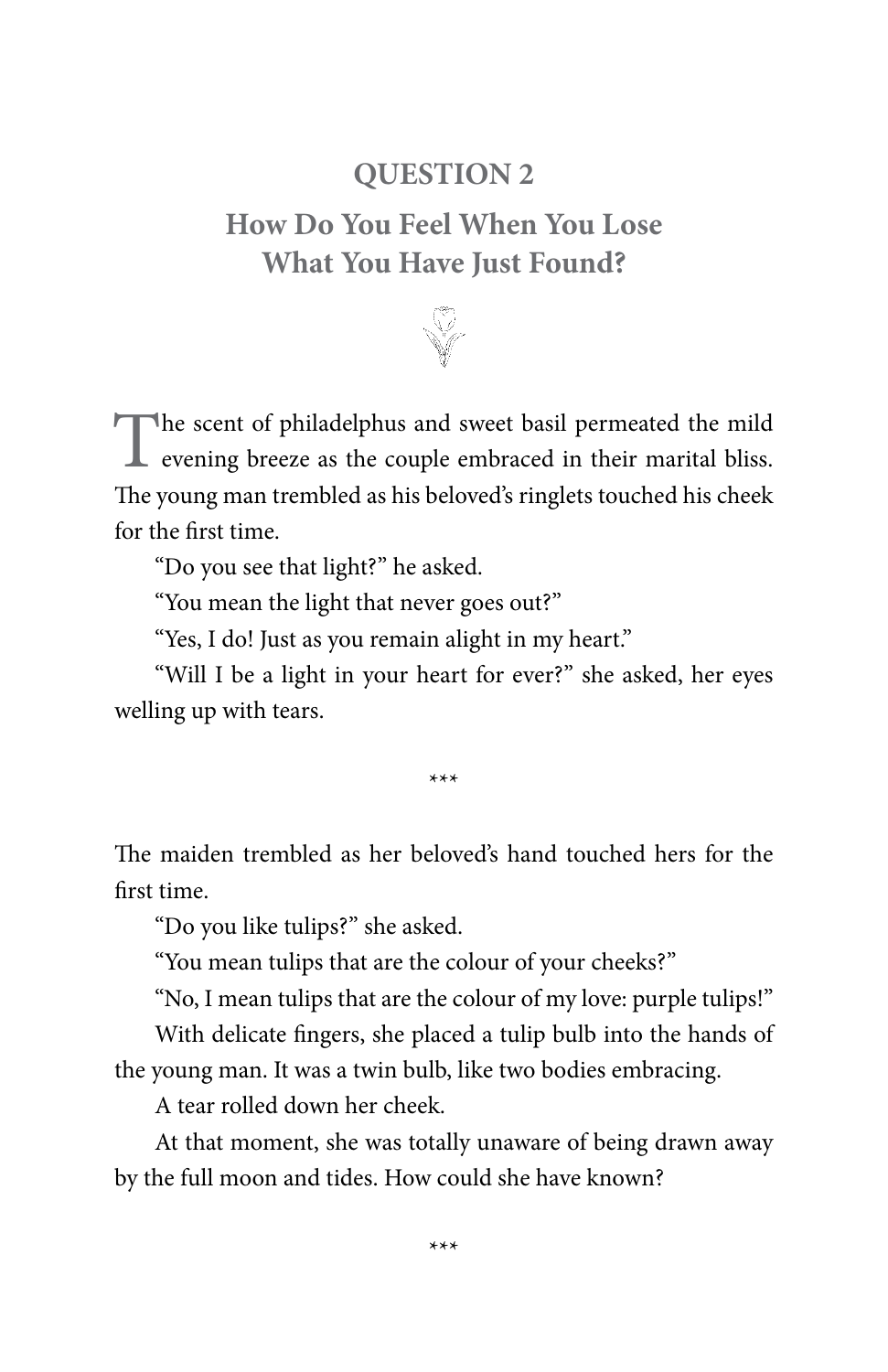She was like a secret treasure trove of pearls. When people spoke of beautiful nymphs in Paradise, they might have been describing her, with her black eyebrows, dark eyes fringed with long eyelashes, pure white skin, tall slender figure and swan-like neck, the braided hair that tumbled down her back, and her gentle demeanour.

She wept with happiness as she nestled in the arms of the young man, who embraced her even more tightly as he answered her question. In the distance, the sound of owls could be heard and heavenly lights lit up the night sky.

All night, the young man gazed into her face with an ardour that belied the coolness of autumn, sometimes marvelling at the grace in her eyes, sometimes weeping at the innocence of her cheeks.

"Nakşıgül, my treasure," he murmured. "Nakşıgül, you are my fate and my fortune. Nakşıgül, you are all I ever dreamt of, Nakşıgül…"

On that blissful night, he envisaged only happiness ahead. He barely slept a wink, but spent the night planting little kisses on her head, inhaling the scent of her tresses and exploring every part of her face with his fingers.

"You are the love of my life, my princess with rosebud lips and rose-tinted cheeks," he whispered to her, wondering with each passing minute whether he deserved such bliss.

The two enraptured lovers whispered these unfamiliar nuptial words to each other and, as their words turned into a spiritual embrace, their bodies also became united. When sleep came, it was an integration of two souls, rather than a satisfaction of physical desire.

Finally, as night was turning into dawn, they closed their eyes and lay cradled in each other's arms, now tired from love and tears.